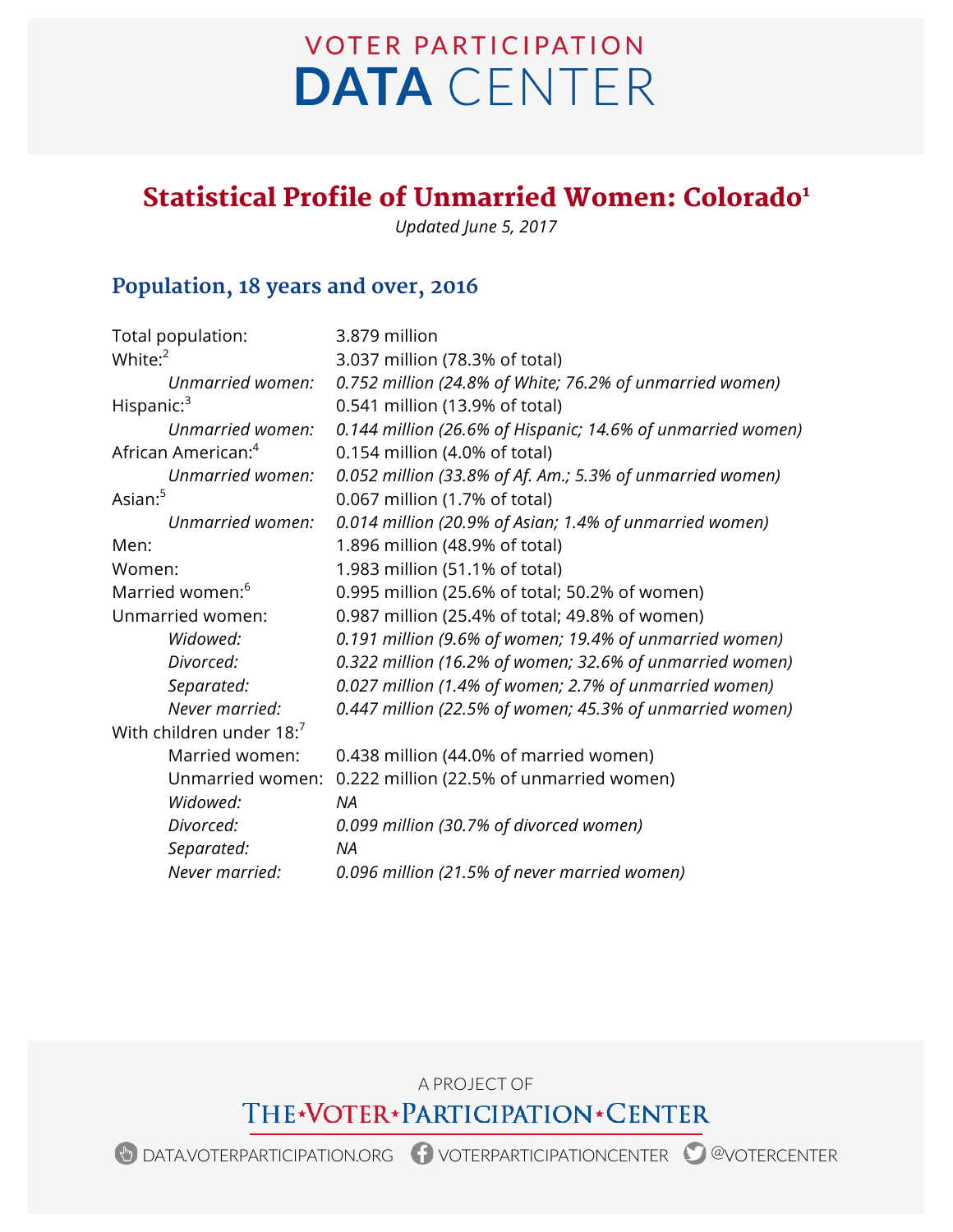## **Age Distribution, 18 years and over, 2016**

*(percentages are of each row)*

|                  | Median    | $30$  | 30-49 | 50-64 | $65+$ |
|------------------|-----------|-------|-------|-------|-------|
| Total:           | 45        | 22.0% | 34.9% | 23.7% | 19.4% |
| Men:             | 43        | 23.0% | 36.3% | 22.2% | 18.5% |
| Women:           | 46        | 21.0% | 33.6% | 25.1% | 20.3% |
| Married women:   | 47        | 10.6% | 43.4% | 28.6% | 17.4% |
| Unmarried women: | 45        | 31.7% | 23.8% | 21.5% | 23.2% |
| Widowed:         | ΝA        | ΝA    | ΝA    | ΝA    | ΝA    |
| Divorced:        | 52        | 9.0%  | 36.0% | 34.2% | 21.1% |
| Separated:       | <b>NA</b> | ΝA    | NA%   | ΝA    | NA%   |
| Never married:   | 26        | 63.1% | 23.5% | 6.5%  | 6.9%  |

#### **Educational Attainment, 18 years and over, 2015**

*(numbers in millions; percentages are of each row)*

|                  | High school  |                | College graduate/ |
|------------------|--------------|----------------|-------------------|
|                  | degree/less  | Some college   | post-graduate     |
| Total:           | 1.18 (30.4%) | 1.16 (30.0%)   | 1.54 (39.6%)      |
| Men:             | 0.62(32.7%)  | 0.53(27.8%)    | 0.75(39.5%)       |
| Women:           | 0.56(28.2%)  | 0.64(32.0%)    | 0.79(39.7%)       |
| Married women:   | 0.24(23.9%)  | $0.31(30.8\%)$ | 0.45(45.3%)       |
| Unmarried women: | 0.32(32.4%)  | 0.33(33.3%)    | $0.34(34.1\%)$    |
| Widowed:         | ΝA           | ΝA             | ΝA                |
| Divorced:        | 0.08(23.3%)  | $0.13(41.0\%)$ | $0.12(36.0\%)$    |
| Separated:       | ΝA           | ΝA             | ΝA                |
| Never married:   | 0.14(30.9%)  | 0.15(33.1%)    | 0.16(35.8%)       |
|                  |              |                |                   |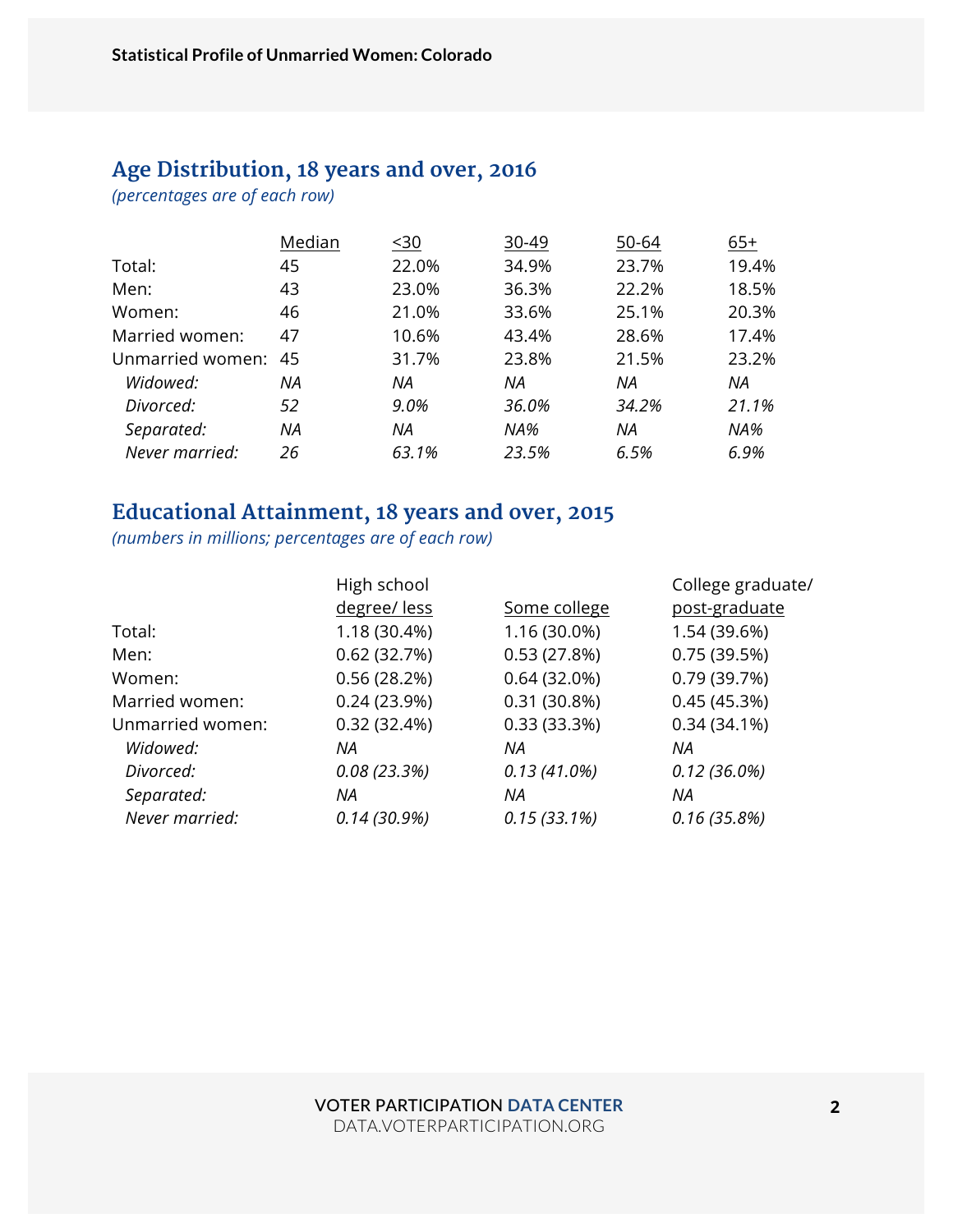#### **Labor Force Participation and Unemployment, 18 years and over, 2015**

*(percentages for employed are of adult civilian population for each row; percentages for unemployed are of labor force for each row)*

| Total:           | 68.7%: 65.8% employed; 4.1% unemployed |
|------------------|----------------------------------------|
| Men:             | 74.6%: 71.0% employed; 4.8% unemployed |
| Women:           | 63.0%: 61.0% employed; 3.2% unemployed |
| Married women:   | 62.8%: 61.1% employed; 2.9% unemployed |
| Unmarried women: | 63.1%: 60.9% employed; 3.5% unemployed |
| Widowed:         | ΝA                                     |
| Divorced:        | 66.5%: 66.1% employed; 0.9% unemployed |
| Separated:       | ΝA                                     |
| Never married:   | 78.7%: 74.4% employed; 5.1% unemployed |

#### **Minimum Wage**

Colorado's minimum wage rate is \$9.30/hour, and its tipped (or sub-minimum) wage rate is \$6.28/hour, under a 2016 ballot initiative.<sup>8</sup> About three-quarters of all minimum wage or below-minimum wage workers in Colorado are women.<sup>9</sup>

#### **Median Earnings for Full-time, Year-round Workers, Person**  Earnings, 2015<sup>10</sup>

| Total:           | \$48,015                           |
|------------------|------------------------------------|
| Men:             | \$51,300                           |
| Women:           | \$43,000 (83.8% of men's earnings) |
| Married women:   | \$45,084 (87.9% of men's earnings) |
| Unmarried women: | \$40,627 (79.2% of men's earnings) |
| Widowed:         | ΝA                                 |
| Divorced:        | \$45,005 (87.7% of men's earnings) |
| Separated:       | ΝA                                 |
| Never married:   | \$37,300 (72.7% of men's earnings) |
|                  |                                    |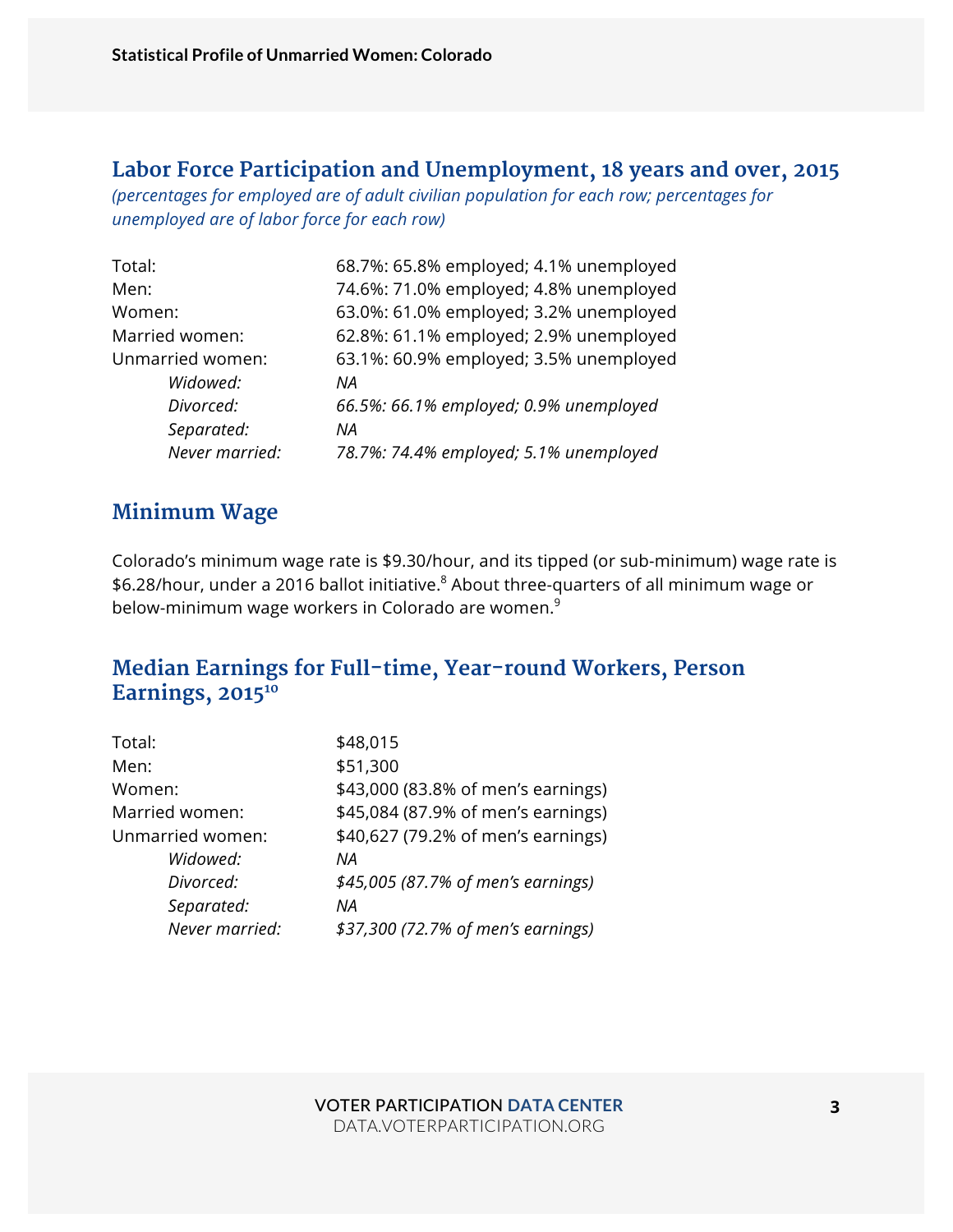# Distribution of Household Income,<sup>11</sup> 18 years and over, 2015

*(percentages are of each row)<sup>12</sup>*

|                       | 0-\$9,999 | \$10-\$24,999 | \$25-\$49,999 | \$50-\$74,999 | \$75,000+ |
|-----------------------|-----------|---------------|---------------|---------------|-----------|
| Total:                | 2.7%      | 9.5%          | 17.8%         | 15.4%         | 54.5%     |
| Men:                  | 3.1%      | 8.2%          | 16.7%         | 15.2%         | 56.8%     |
| Women:                | 2.5%      | 10.8%         | 18.8%         | 15.5%         | 52.4%     |
| Married women:        | 1.3%      | 3.4%          | 14.6%         | 12.5%         | 68.3%     |
| Unmarried women: 3.5% |           | 18.4%         | 23.1%         | 18.6%         | 36.5%     |
| Widowed:              | ΝA        | ΝA            | ΝA            | ΝA            | ΝA        |
| Divorced:             | 2.5%      | 16.1%         | 29.2%         | 19.3%         | 33.5%     |
| Separated:            | ΝA        | ΝA            | ΝA            | ΝA            | ΝA        |
| Never married:        | 2.7%      | 15.0%         | 17.7%         | 18.1%         | 46.3%     |

#### **Number and percentage of 18 years and over without Health Insurance Coverage for the entire calendar year, 2013, 2014 and 2015**  *(numbers in millions)*

|                  | 2013           | 2014           | 2015            |
|------------------|----------------|----------------|-----------------|
| Total:           | 0.471(12.7%)   | $0.371(9.8\%)$ | 0.330(8.5%)     |
| Men:             | 0.233(12.6%)   | 0.224(11.8%)   | $0.179(9.4\%)$  |
| Women:           | 0.237(12.7%)   | 0.146(7.8%)    | 0.151(7.6%)     |
| Married women:   | $0.096(9.1\%)$ | 0.065(6.3%)    | $0.044(4.4\%)$  |
| Unmarried women: | 0.141(17.4%)   | 0.082(9.7%)    | 0.106(10.7%)    |
| Widowed:         | ΝA             | ΝA             | ΝA              |
| Divorced:        | 0.041(18.8%)   | 0.018(7.5%)    | $0.045(14.0\%)$ |
| Separated:       | ΝA             | ΝA             | ΝA              |
| Never married:   | 0.087(20.2%)   | 0.051(11.9%)   | 0.046(10.3%)    |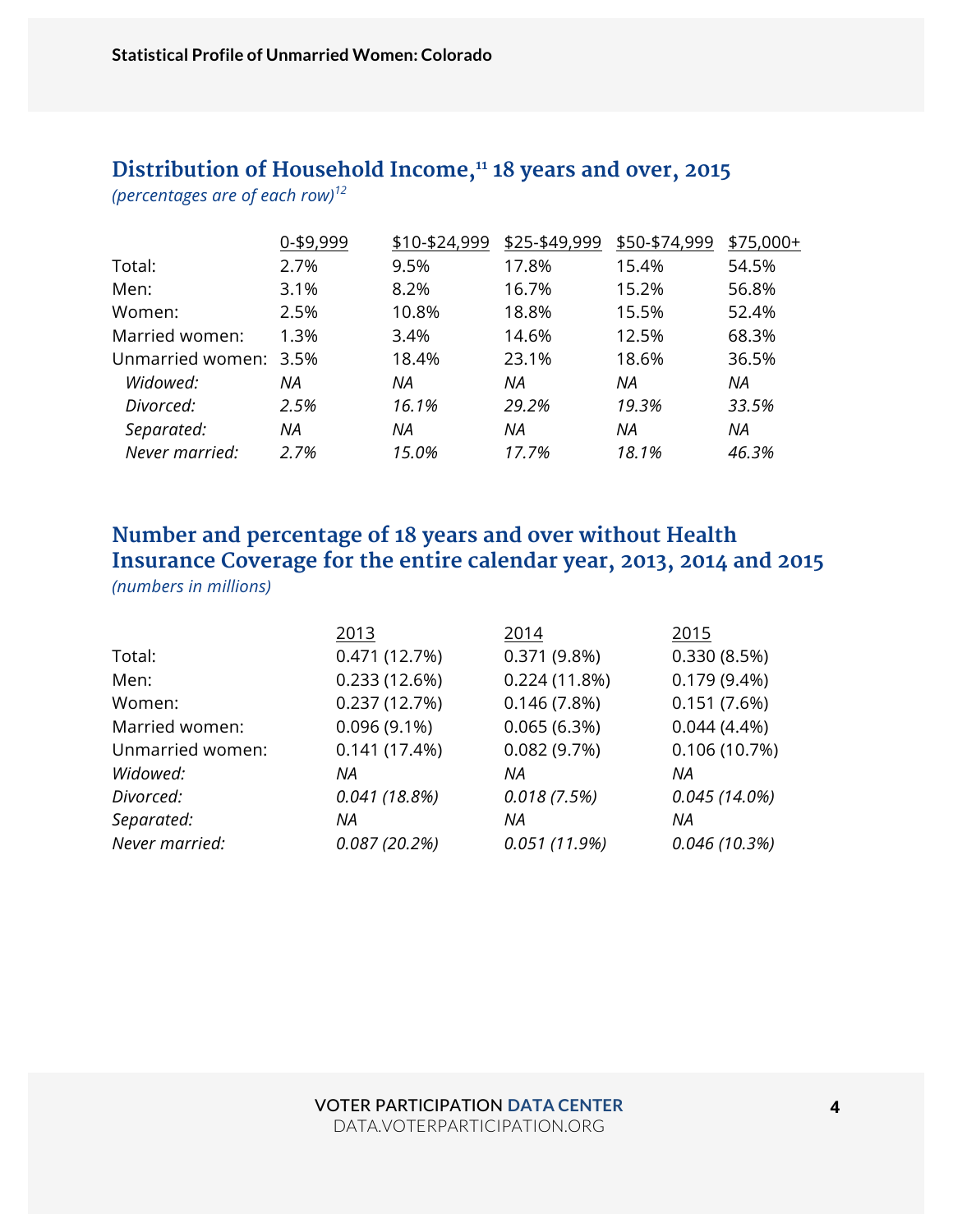#### **Number in Poverty and Poverty Rates, 18 years and over, 201513**

| Total:           | 318,000 (8.2%)  |
|------------------|-----------------|
| Men:             | 140,000 (7.4%)  |
| Women:           | 177,000 (8.9%)  |
| Married women:   | 39,000 (3.9%)   |
| Unmarried women: | 138,000 (14.0%) |
| Widowed:         | ΝA              |
| Divorced:        | 48,000 (14.9%)  |
| Separated:       | ΝA              |
| Never married:   | 67,000 (15.0%)  |
|                  |                 |

NA=Not available because of insufficient sample for further analysis

 $1$  Unless otherwise indicated, all figures in this analysis refer to vote eligible population only, and are calculated from data from Census Bureau, Current Population Survey, Annual Social and Economic Supplement, March 2016, using CPS Table Creator, https://www.census.gov/cps/data/cpstablecreator.html. (accessed on 4/4/17)

<sup>2</sup> Excludes Hispanic

l

 $3$  Hispanic may be of any race

<sup>4</sup> Excludes Hispanic

<sup>5</sup> Includes Hispanic

 $6$  Includes married with spouse present and married with spouse absent

 $<sup>7</sup>$  Related child or children under age 18</sup>

<sup>8</sup> National Conference of State Legislatures, "State Minimum Wages: 2017 Minimum Wage by State," January 5, 2017, http://www.ncsl.org/research/labor-and-employment/state-minimum-wage-chart.aspx#1.

 $9$  National Women's Law Center, "Women and the Minimum Wage, State by State, January 2017," February 7, 2017, http://www.nwlc.org/wp-content/uploads/2017/01/Women-Minimum-Wage-2.7.17.pdf.

 $10$  Includes all full-time, year-round workers, 18 and older.

 $11$  Household income includes the sum of the income of all people 15 years and older living in the household. Income is pre-tax income, and includes wages, self-employment income, interest payments, Social Security and pension income, and public assistance, among other sources.